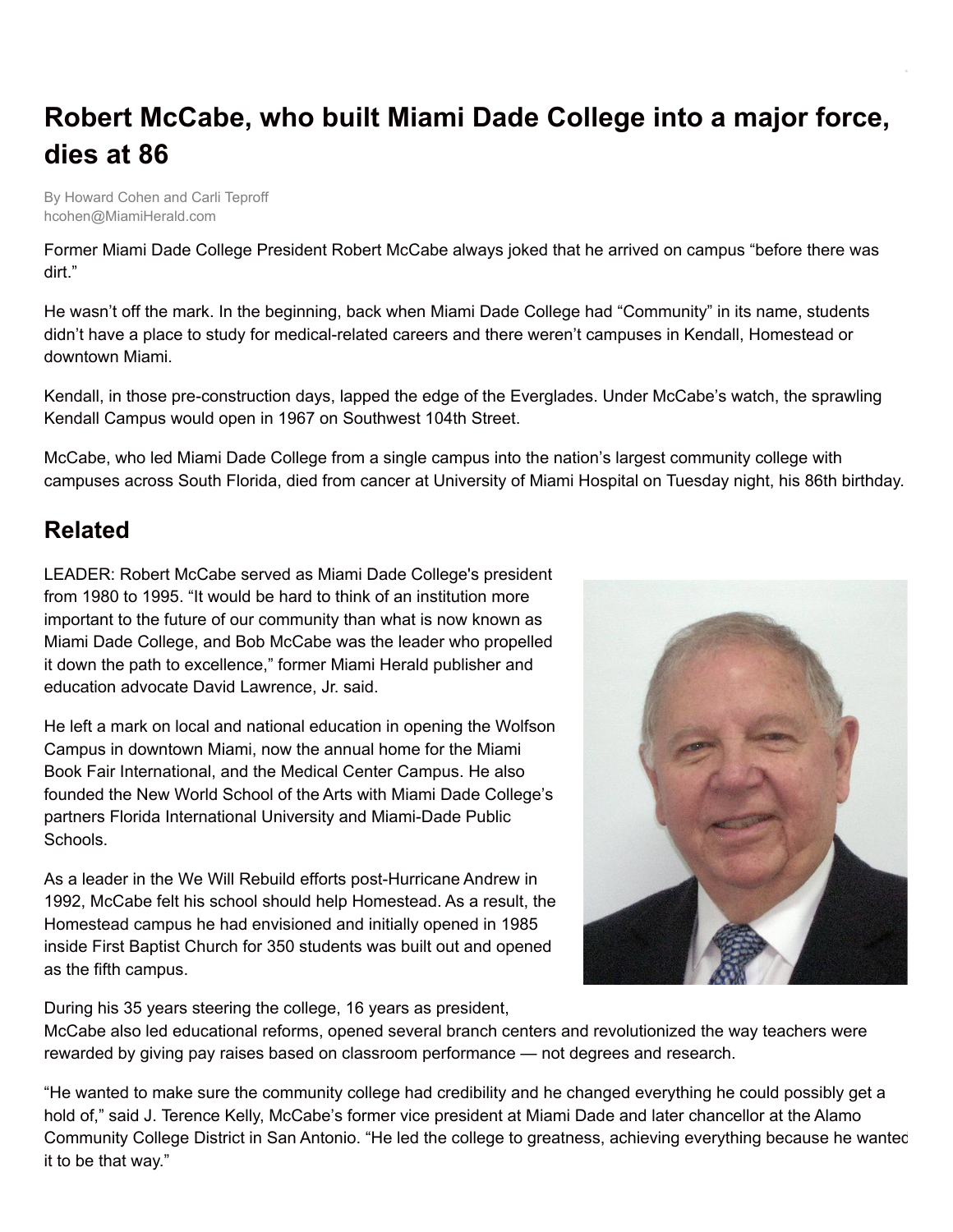When McCabe retired in 1995, more than 1,000 people showed up at the Crowne Plaza Hotel to wish him well and listen to his stories — including one about how a dead camel was once dug up on the North Campus.

"I am not easily overwhelmed, but I am overwhelmed," McCabe said at the time. Those who loved him said he was not given to braggadocio. He'd deflect praise. But even McCabe couldn't ignore what he had managed at Miami Dade College on the occasion of his retirement. "There is much in which I take pride that has been achieved during my tenure."

"He was a true human being and someone who really loved Miami and gave a lot of his energy and love and passion for Miami Dade College and someone who is always a builder and who helped a lot of people along the way," said the school's current president, Eduardo Padrón.

"He was a dedicated alumnus who did so much for the university," said University of Miami President Donna Shalala. "His unwavering passion for education helped to forge strong local partnerships, such as the one UM enjoys with Miami Dade College, among other sister institutions."

McCabe's passion, his family says, was remedial education. Back when Miami Dade College had a customarily lenient admissions policy, McCabe, an advocate for under-prepared students, insisted on testing incoming freshmen in remedial language arts and mathematics.

"He was very concerned that everybody could get in and then quickly flunk," said McCabe's wife, South Florida historian Arva Moore Parks. "They had to take this test, and these courses, and then when it was time for graduation they were soaring. It was a unique idea at the time and one of his major accomplishments."

Parks, who married McCabe, a widower with no children, 21 years ago, considers his 2000 book, *No One to Waste: A Report to Public Decision-Makers and Community College Leaders*, a lasting gift in the discussion on higher community education. In the book, McCabe stresses that remedial education has to be a higher priority.

"That was his whole concept. We need to educate everybody, especially in our community," Parks said.

"His distinguished leadership of our fine Miami Dade Community College earned him accolades. But my greatest admiration was for the family that he and Arva established together," said Adele Graham, wife of former U.S. Sen. Bob Graham. He added: "Bob was an 'extreme disruptor' who made this a different community than the one he moved into. He had the courage to challenge the status quo in order for a better future."

McCabe, born on Dec. 23, 1928, in New York, graduated in 1952 from the University of Miami and initially became a physical education teacher at Redland School. He joined then Miami-Dade Community College in 1963, straight out of a Ph.D. program in Texas. Peter Masiko, the college's second president, hired McCabe as his assistant.

The view then was simple. There was one building, on an old naval air station near Opa-locka airport, which was supposed to hold the entire college. Some called it "Chicken Coop College" for its appearance out in the sticks.

In 1969, McCabe was tapped to be the executive vice president, after a brief stint as the president of Essex Community College in Newark, N.J. He remained executive vice president for 11 years until Masiko retired in 1980. McCabe was named the college's third president. Miami Dade later grew to seven campuses, two centers and more than 165,000 students from around the world.

David Lawrence Jr., the retired publisher of the Miami Herald and known nationally for his work in "school readiness," called McCabe "one of the great builders" of modern Miami.

"It would be hard to think of an institution more important to the future of our community ... and Bob McCabe was the leader who propelled it down the path to excellence," Lawrence said.

"Bob never liked to be still," added Winston Richter, McCabe's former chief of staff. "There was always some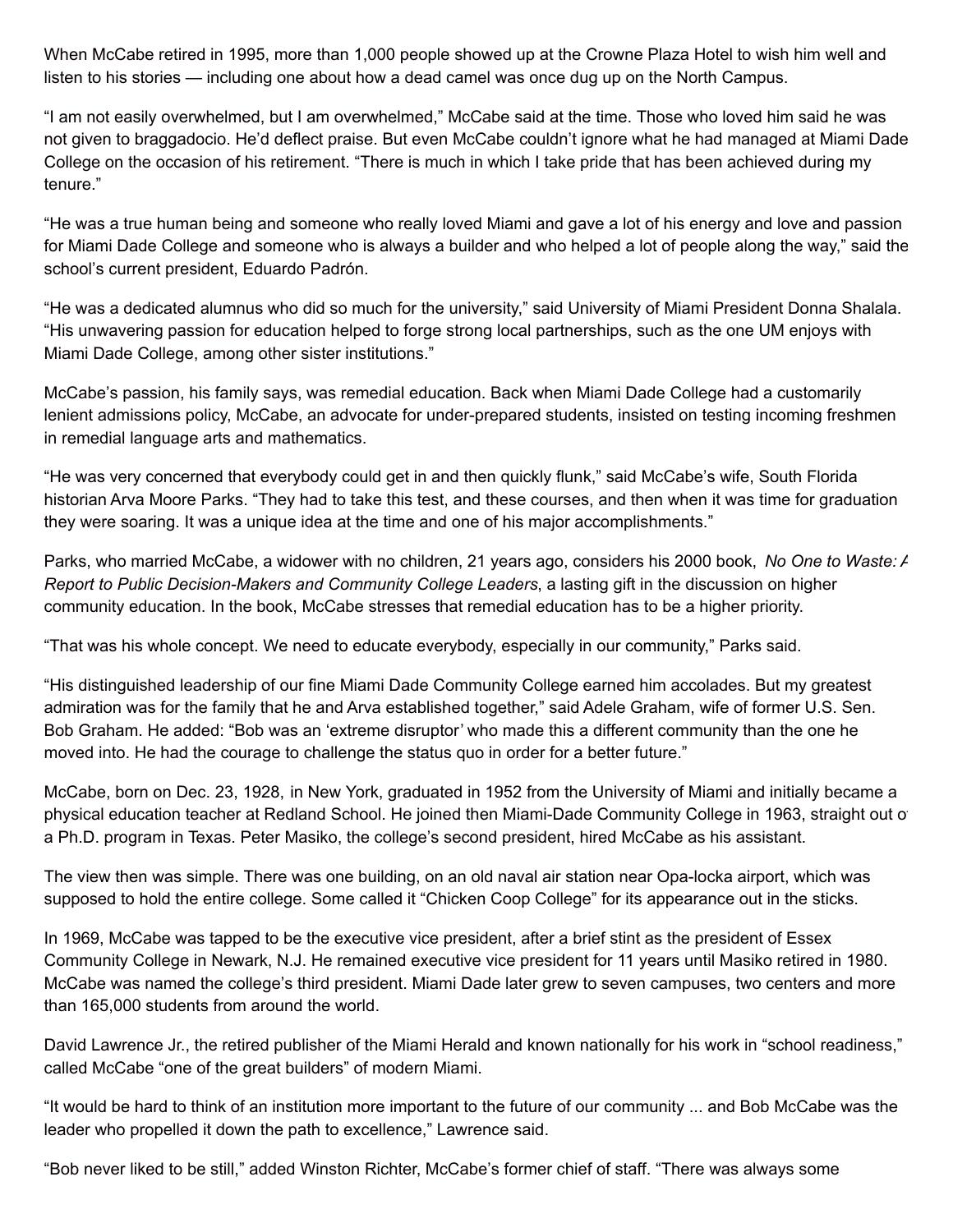innovation under way."

With his outside-the-box ideas to better education, McCabe was able to grow the college into the nation's largest twoyear college and helped create what is now the Wolfson Media History Center.

"Many people at the college often said to me, 'You'll be fired within six months,' McCabe told the Herald when he retired.

Through McCabe's tenure, the college's population changed. When McCabe first started at the school, it was 80 percent white, non-Hispanic. But when he retired, the college was 80 percent minority and more than 75 percent of entering freshmen had to take remedial classes.

Miami Dade College reached out to immigrants, multigenerational poor families, older residents and middle-class high school grads to boost attendance. McCabe's radical reforms reshaped the school's somewhat lackadaisical approach to education in the freewheeling 1970s. He demanded more of students, structured challenging course schedules and set standards for graduation.

McCabe's work was recognized several times. He was the first inductee into the University of Miami's Education Hall of Fame and the recipient of the American Association of Community Colleges' 1995 Leadership Award, College Board Medal for Distinguished Service and Harold W. McGraw Jr. Prize in Education.

For McCabe's work to reform community colleges in the United States and Canada, he was named a MacArthur Fellow in 1992. The prestigious program, sponsored by the Chicago-based MacArthur Foundation, gave a no-stringsattached \$365,000 stipend to a select few, who make a difference in the community.

"He won the MacArthur prize on a Tuesday and we got married on the Saturday. That was quite the week, very special," Parks said.

In 1995, the long hours got to McCabe, who said he often put in 12-hour days. Some faculty members felt the time had come for a change in leadership. The college's board, however, was prepared to offer him another three-year contract.

Once he retired, McCabe continued to advocate for education. He didn't "plan to linger" around the halls of the campuses he helped guide, however, he said just before stepping down.

"I have seen longtime CEOs stay around, make themselves available — and get in the hair of the new person. I'm not going to do that," McCabe told the Herald. "But I'm only going to be 10 blocks from here."

Credit McCabe's demeanor, a low-key personal style.

"He had the most secure ego of anyone I've ever known," Parks said. "He doesn't need to have praise. He says, 'I know. I did that.'And sometimes I'll get irritated when he doesn't get the credit. New World School of the Arts was his concept. And it was a big thing, his requirement for remedial education. He says, 'I know. I did that.'"

In 1997, the college dedicated the Robert H. McCabe Hall, a seven-story, \$30 million complex on the downtown Wolfson Campus.

Padrón said at the time that the building was named after McCabe because "it represents a beacon of hope for this community."

McCabe was thrilled with the new building. "What this institution stands on is the belief in the value of every human being," he said.

McCabe, to the end, would continue to push for the concepts he conceived as changes in the Florida Legislature state funding cuts of almost \$19 million since the 2007-08 school year while 63 percent of high school graduates had